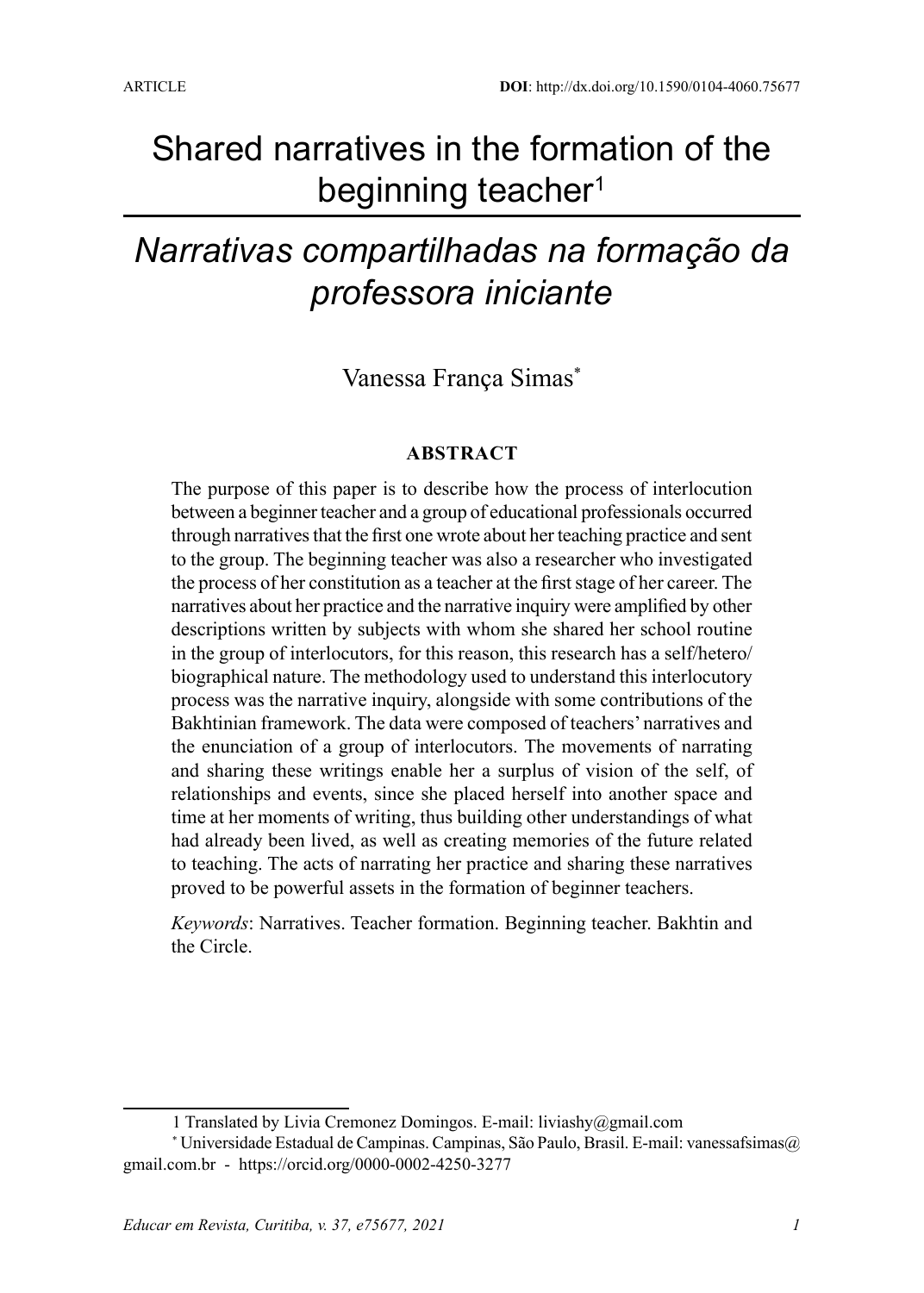#### **RESUMO**

O objetivo do presente artigo é revelar como ocorreu o processo de interlocução entre uma professora iniciante e um grupo de profissionais da educação, através de narrativas que a primeira escrevia sobre a própria prática pedagógica e enviava a esse grupo. A professora iniciante era também a pesquisadora que investigava como se constituía docente nessa fase da carreira. As narrativas sobre a própria prática e a narrativa da pesquisa eram ampliadas pelas narrativas dos sujeitos com quem a professora convivia no cotidiano escolar e no grupo de interlocutoras, por isso a pesquisa tem um cunho auto/hetero/biográfico. A metodologia narrativa de pesquisa em educação, em diálogo com os aportes da filosofia bakhtiniana, foi a utilizada para compreender esse processo interlocutivo. A materialidade a ser interpretada foi composta pelas narrativas da professora e do grupo de interlocutoras. Revelou-se que os movimentos de narrar e de compartilhar esses escritos potencializaram excedentes de visão de si, das relações e dos acontecimentos, já que ela se colocava num outro espaço e num outro tempo no momento da escrita, construindo outras compreensões para o já vivido, bem como memórias de futuro relativas à docência. Os atos de narrar a própria prática e compartilhar essas narrativas se mostraram potentes no processo formativo de professoras iniciantes na carreira docente.

*Palavras-chave*: Narrativas. Formação de professores. Professor iniciante. Bakhtin e o Círculo.

### **The challenge of the solitary beginning of teaching**

Some studies reveal that there is generally an individualism constitutive of the school culture (HARGREAVES, 1996; HARGREAVES; FULLAN, 2014). The organization of work in the school environment may present time limitations, fragmented structures, lack of communication between school and community, thus placing teachers<sup>2</sup> in this position of individualistic work (BOLÍVAR; BOLÍVAR-RUANO, 2016).

Concerning beginning teachers (HUBERMAN, 2007; MARCELO, 2007, 2009; TARDIF, 2010) this situation seems to be even more aggravating, since they usually start to work in a school without a follow-up program and, therefore, may come across an island work, having nobody to talk to them about

<sup>2</sup> Since most of the teachers are women, in this paper we chose to refer to these professionals in the female gender.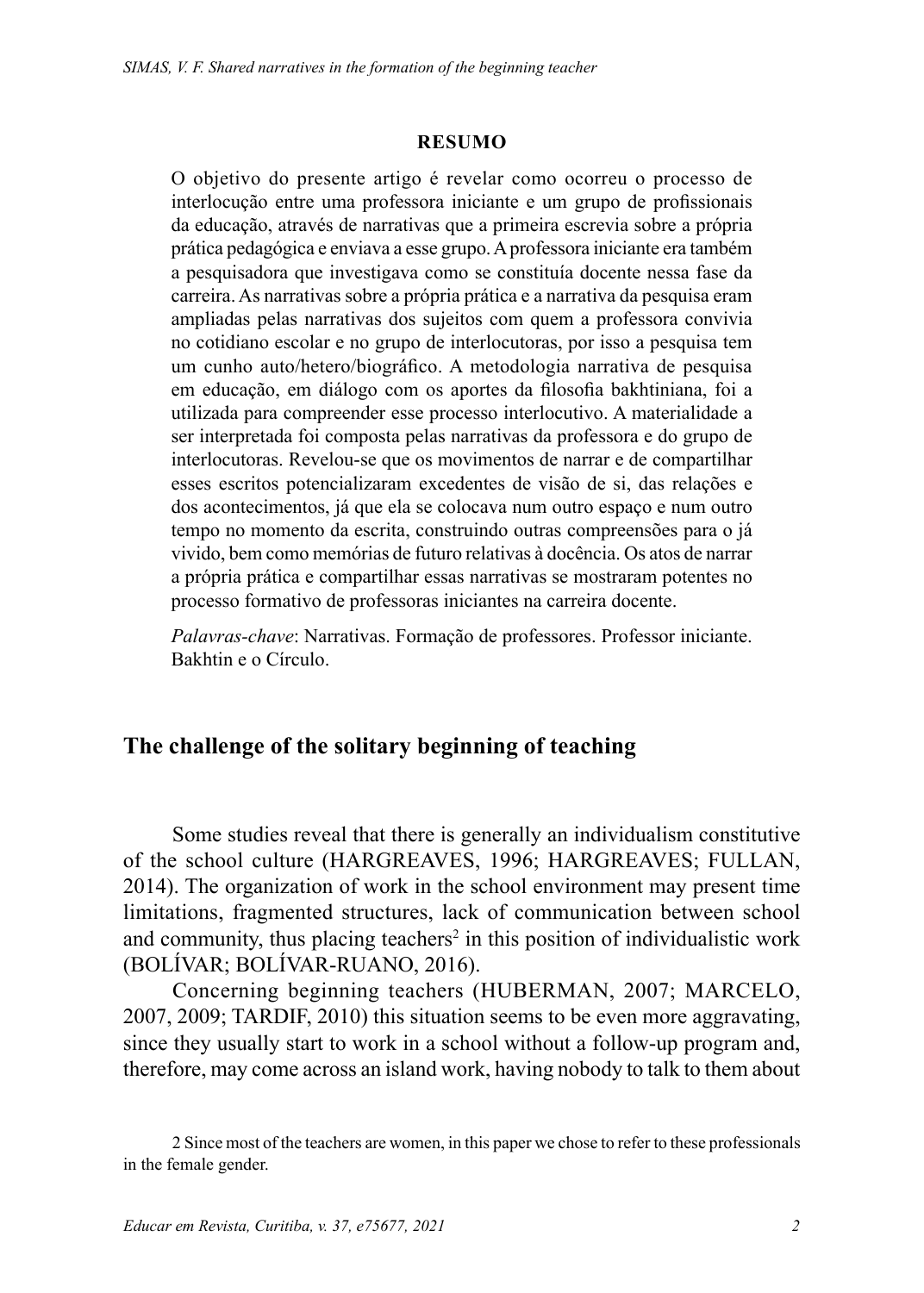their pedagogical practice. As it is unusual for the beginning teacher to have this follow-up assistancesupport that this professional receives can sometimes be limited to something informal – a quick conversation through the corridors or a question answered between one class and another – by professionals working in the same school. Ingersoll and Smith (2003) demonstrate through their research that a large number of these professionals give up in the first five years of teaching.

The complexity and loneliness that often surround the first socialization of teachers at the beginning of their careers can be overcome with collective work and with the assurance of an established space and time for dialogue with colleagues of the same profession. Some researches (BRZOSKA *et al*., 1987; MARCELO, 2009; SMIT; DU TOIT, 2016) reveal the importance of a senior teacher willing to accompany the beginning teacher during the beginning of her/ his teaching. Such researches advocate for the implementation of training and support plans for professionals who are at the beginning of their careers, through mentoring. Other researches (NEVE; DEVOS, 2016) highlight the importance of forming learning communities (HARGREAVES; FULLAN, 2014) in the first stages of teaching. However, even in this context, incipient are the works that discuss the relevance of these learning communities from the perspective of the beginning teachers who research their pedagogical practice, associated with an exercise of narrative writing.

This paper is inserted in the field of narratives shared during the beginning of the teaching career. We deal with a particular case of a beginning teacher who researched how to become a teacher at the beginning of her career, accompanied by a collective of education professionals outside her school environment. The interlocutions between the beginning teacher and the group that accompanied her work took place through narratives written by the first and sent to this group, which, in turn, responded to her narratives. Therefore, this research has the perspective of a beginning teacher who turned herself into a senior teacher by narrating herself to others. By narrating her teaching practice and with the aid of the relationships she built during her school routine, as well as from researching her teaching formation process by sharing these narratives with a group of interlocutors, she became a teacher by choosing to express her experiences narratively, along with her many others (BAKHTIN, 2010a).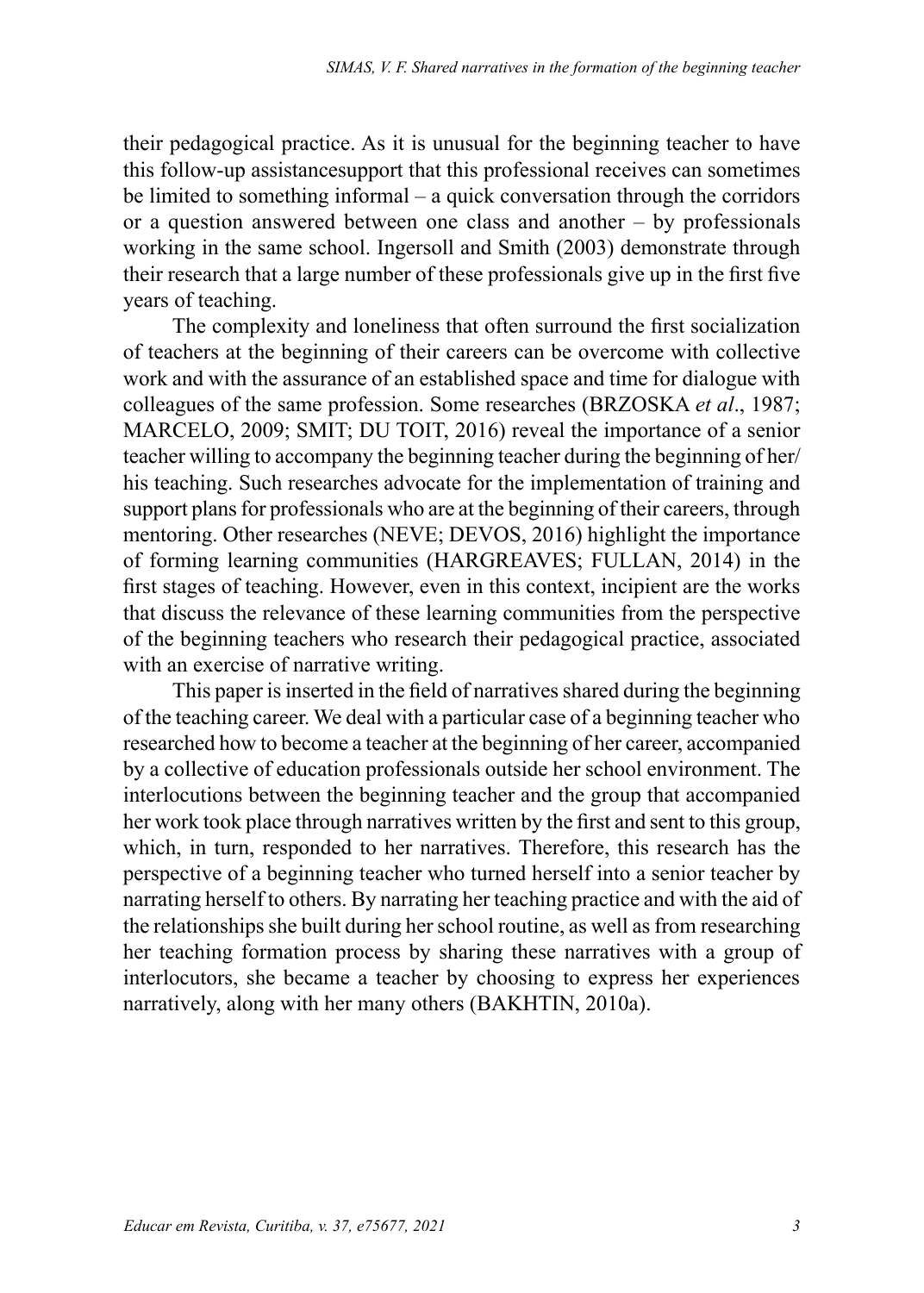#### **The act of narrating and the everyday life narrative**

In this paper, we discuss the act of narrating and its materiality from a Bakhtinian perspective. We consider narratives as a relatively stable type of utterances – a genre of discourse – composed of thematic content, individual style, and compositional structure, always determined by the characteristics of a specific field of communication (BAKHTIN, 2010a), in this case, the field of the discourse of the daily school routine. The act of narrating and the teachers' narratives are thus discourses of everyday life as well as their materialities.

In our understanding, both the act of narrating and the narrative "looks in two opposite directions: it looks at the objective unity of a domain of culture and at the never-repeatable uniqueness of actually lived and experienced life" (BAKHTIN, 2010b, p. 43). The pedagogical narratives reveal the unrepeatable singularities - which happen every day at school – they belong to and make up an objective unit of the cultural domain. The aspects that make up a school culture, such as curriculum issues, didactics, assessments, and the school institution, among others, are constituted and organized by the singularities that occur in everyday life. In an attempt to reveal these singularities, an expression (the act of narrating) will organize the experience (VOLÓCHINOV, 2017), the teacher's work, questioning and reorganizing the objective unit of the cultural domain, that is, the school culture.

When writing narratively about an event lived at school, the teacher makes it from an exotopic place (BAKHTIN, 2010a). At the time of writing, she occupies another space and another time where she assimilates the value, space, and time (BAKHTIN, 2018) previously lived by her, from another distance and another point of view, relating herself to the past event in a different way. This relationship with the past events is a whole other thing because the act of expressing herself gives her a surplus of vison<sup>3</sup> (BAKHTIN, 2010a) about the narrator, about the relationships, and about the narrated event. This surplus of vision (enabled by these other values, spaces, and times aforementioned, where the teacher who narrates places herself) potentiates the construction of new

3 The bakhtinian concept of surplus of vision refers to the perceptions about oneself, about relationships and events, which the subjects now have access to because they have moved to a place and a time away from the situation previously experienced or because the other (from an outside place) allows this access.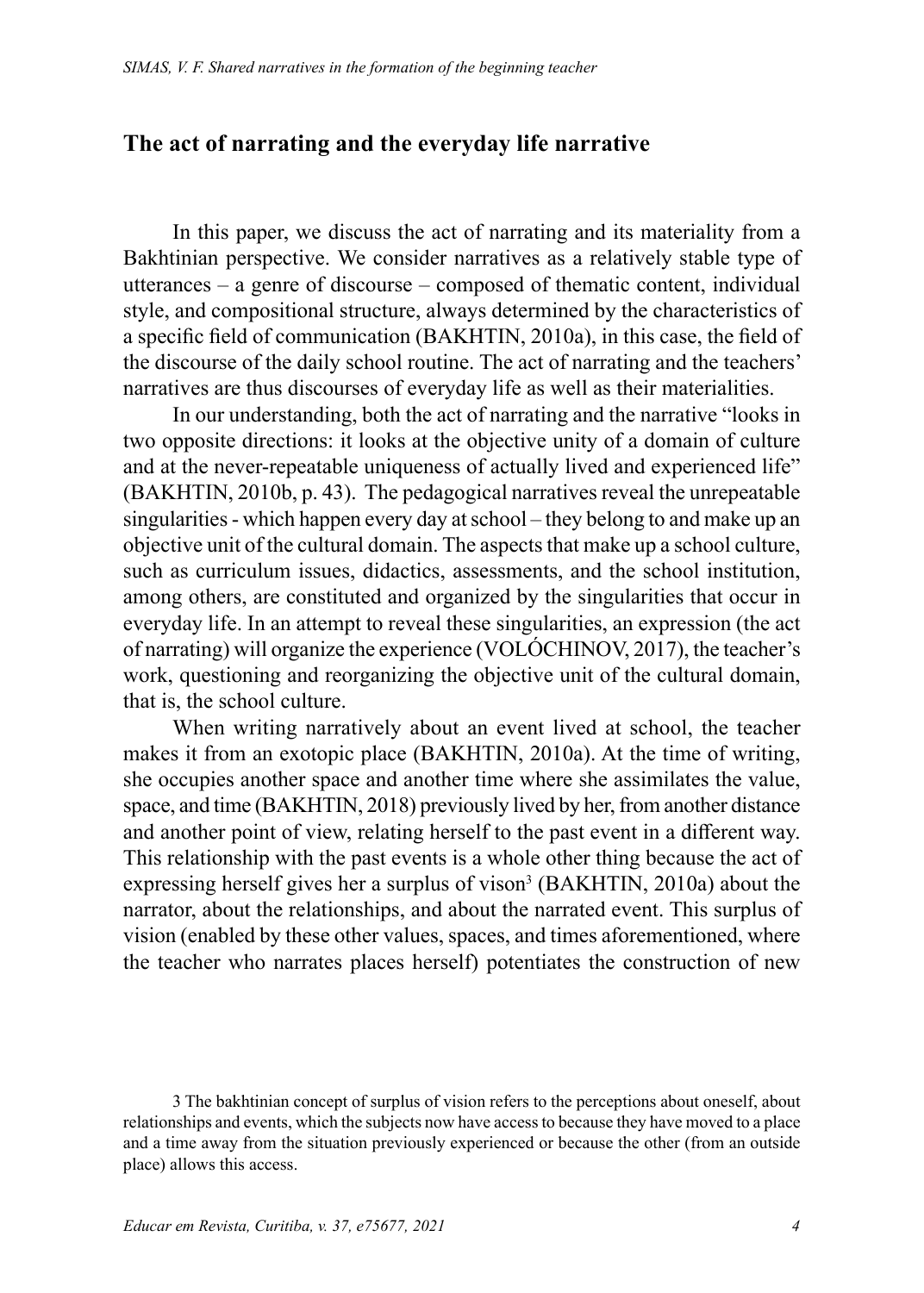memories of the future<sup>4</sup>, reorienting the teacher concerning her pedagogical practice and to the relationships she establishes in the school routine, along with her various interlocutors (SIMAS, 2018; SIMAS; PRADO; DOMINGO, 2018).

The narratives "incorporate and re-elaborate several primary (simple) genres, which were formed under the conditions of immediate discursive communication" (BAKHTIN, 2010a, p. 263, free translation). In the transformation of the primary oral genre (the one lived in schools) into a secondary written genre (the narratives), which expression presupposes an extralocation<sup>5</sup> of the narrator, "the narrative utterances are conducive to a singular production of an unexpected or planned content (...) [since surpluses of vision are possible, and may enable] the production of new knowledge in the event of writing" (SERODIO; PRADO, 2015, p. 107, free translation).

In addition to highlighting the importance of addressing the extra-location space and time that we occupy when we are producing this kind of discursive genre, that is, the narrative, we need to reflect upon the many "others" that compose it. We start from the premise that consciousness, which is verbally constituted, is the product of the relationship between many consciences (between you and me) and acquires form and existence in the signs created by a group organized upon social relations (VOLÓCHINOV, 2017, free translation).

> I become aware of myself and I only become myself by revealing myself to the other, through the other and with the help of the other. The most important acts, which constitute self-awareness, are determined by the relationship with another consciousness (with the 'you') (BAKHTIN, 2010a, p. 341).

Therefore, we agree with the statement made by Volóchinov (2017) that the greater the collectivity, the greater the complexity of the inner world of the self. Hence, we understand the subject as a dialogical being, who is constituted with his other through the languages, and we view the narratives from an interactive perspective: the other and the self. From the moment of my birth,

<sup>4</sup> Memory of the future is a Bakhtinian concept that refers to a projection that the subject builds for his future. Memory of the future is what, in the present moment, the subject starts to glimpse as a possible future.

<sup>5</sup> Extralocation is another important concept in the Bakhtinian philosophy, it refers to a scenario where one puts himself in another place, which he did not previously occupy and, from that point, from another space and time, he gains another view and another perspective of what had already been lived in the past.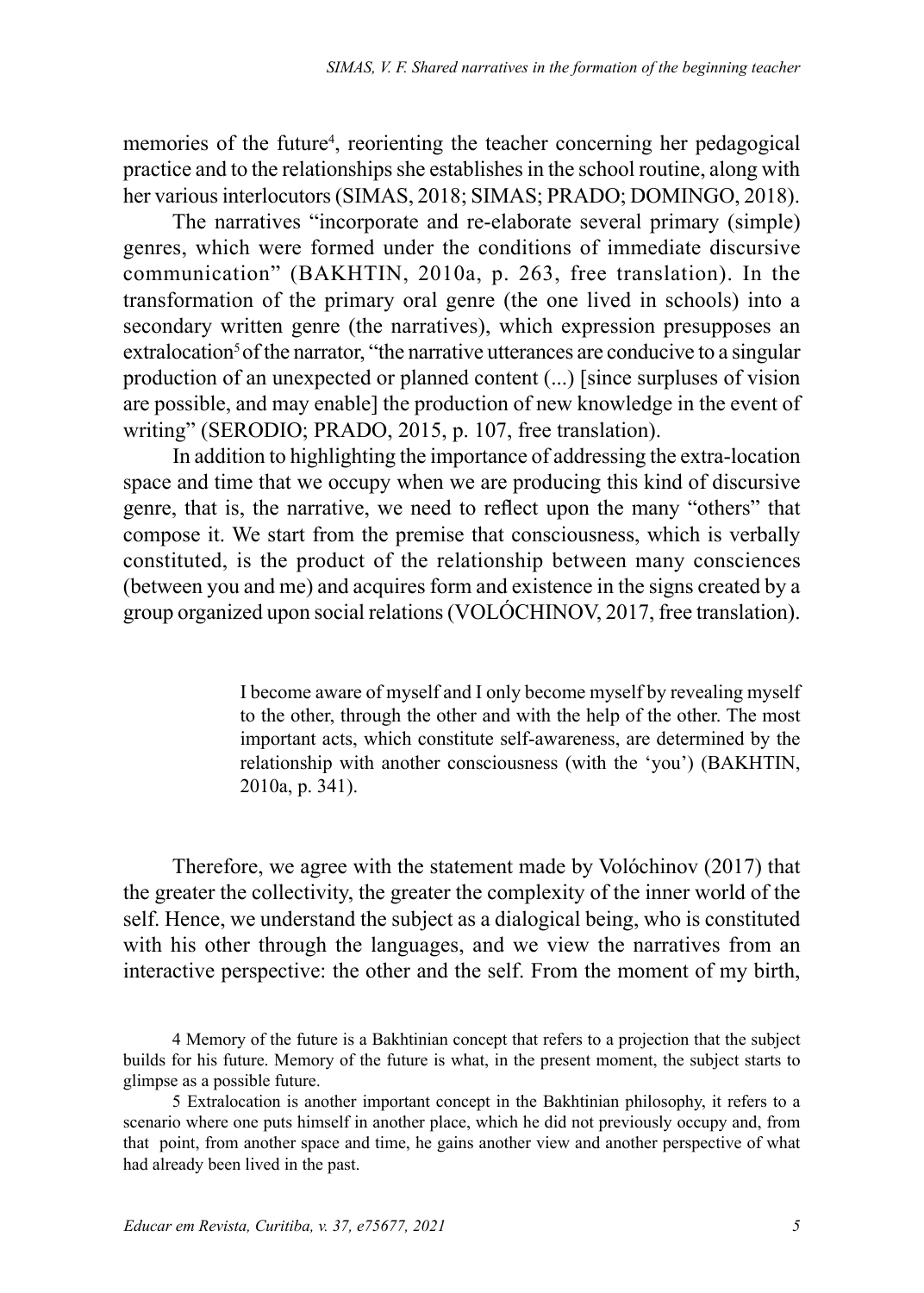it is the other the one who says who I am, and gives me a name and indicates that if I cry, I am warning that I need something, for example. Narrating and narrative, as expression and materiality built-in interactions, carry along with them many others.

Writing is always addressed to someone or a group of people, even when that interlocutor is the person who wrote the text. The narrative is full of voices, because not only the narrator writes for interlocutors, but also because when an event is narrated, it is narrated from what was interpreted of what the subjects participating in that event expressed. If the subject who narrates puts himself in a position of being responsive to others of the event, in a position of nonindifference (BAKHTIN, 2010b) concerning what happened and to people, the narrative will be composed of many voices of equal value, plenivalent voices (BAKHTIN, 2015).

The narrator who opts for this position of narrating not only what she lived, but also chooses to narrate while seeking to answer what she lived and what she understood of what others expressed, with her whole body immersed into the lived event, has her narrative amplified by the narratives of these other subjects. Narrating what she experienced, always concerning others and also responding to them, potentiates the construction of understandings and knowledge about her work (in the context of this paper), which guides the future actions of the narrator teacher concerning the daily life and others with whom she works.

### **The narrative inquiry expanded by the many others**

To build understandings for the question "How do I become a teacher at the beginning of my teaching career?" – as well as to develop herself professionally when she started to be a teacher – the beginning teacher decided to research this initial period of her career, in a dialogue with many others, to so make her actions responsive (BAKHTIN, 2010b) to each of the children in her class.

She became a teacher-researcher<sup>6</sup> (FREIRE, 2005; DICKEL, 2007; ZEICHNER, 2007), since "in the school routine, one is committed to the systematization of his knowledge and his knowingness, producing new relationships and mobilizing changes" (CUNHA; PRADO, 2007, p. 66, free translation).

<sup>6</sup> Henceforth, we will refer to the beginning teacher also as a researcher-teacher, since we will discuss the steps of the research she carried out on her own pedagogical practice and teaching constitution.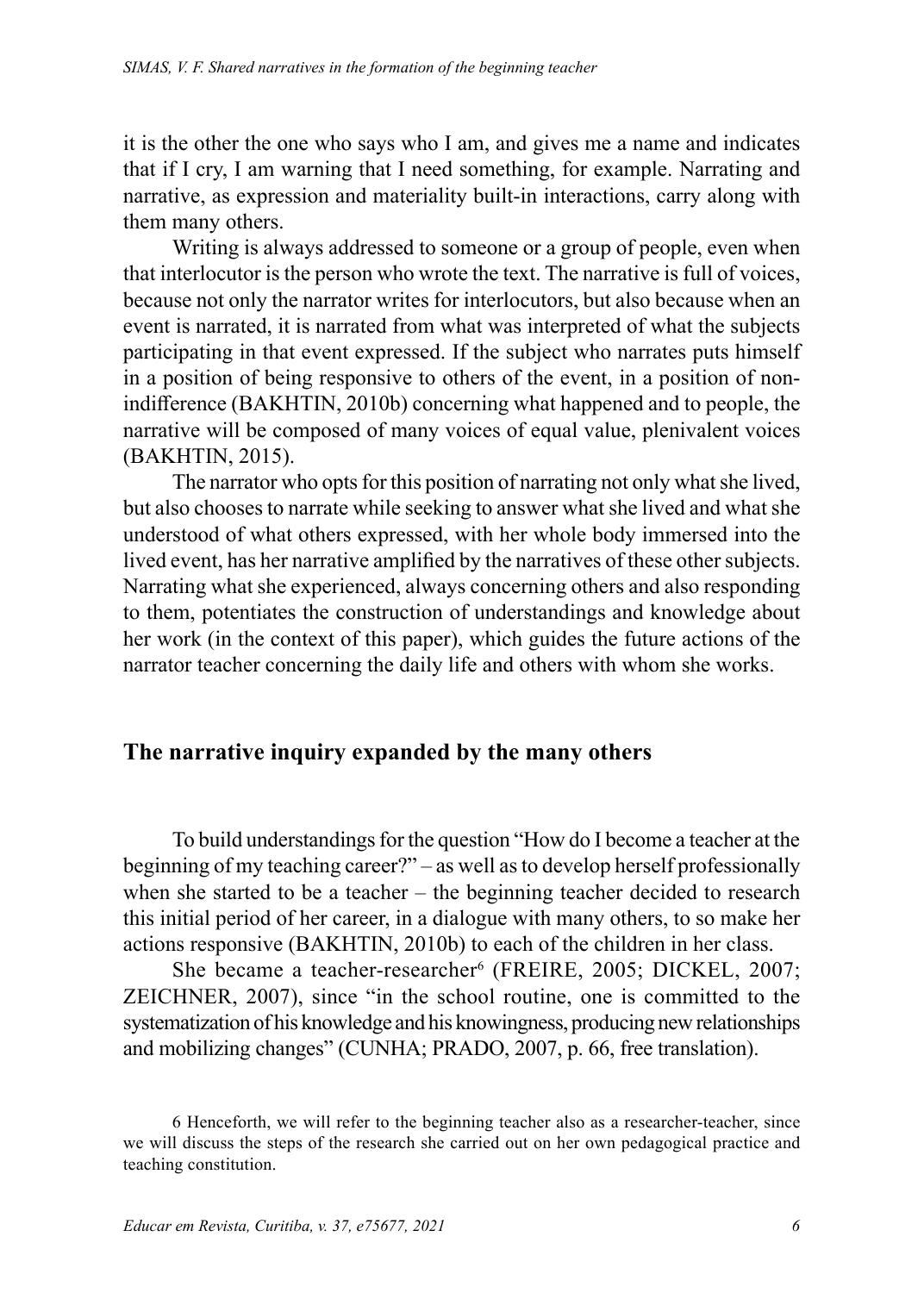At the beginning of her teaching career, she began to write narratives about her pedagogical practice and the relationships she established in her school life – whether with her peers, with children, with the content and/or with the rest of the school community. As mentioned earlier, in addition to writing, the teacher shared the narratives with a group of interlocutors. In this specific case of a collective follow-up, the group was composed of professionals from the field of education, namely: teachers of primary education, university teachers, coordinators and trainers of professionals in the field (all belonging to a research group from an education program of a public university) – who worked in different institutions, both public and private. The particularity of this group is the fact that they did not share the same school routine in person but had access to it only from the teacher's narratives since each person in the group worked in different institutions (most of the time, schools).

The teacher sent the narratives to the group, and the group members read them and answered them through e-mails. This movement of writing narratives about her school routine (sharing them with this group of educational professionals and establishing a dialogue on pedagogical practice) occurred during her first three years of teaching. During the development of this research, she was teaching for two classes of the second year and one first-year class, both of the elementary schools, in this chronological order, for a public school located in the interior of São Paulo State.

For the development of this research, the teacher-researcher used the narrative methodology of education research (SERODIO; PRADO, 2015). The narrative appeared to be the materiality ready to be interpreted; just as the research text (the thesis), which was written, narratively; also, as the mode of knowledge production, which was narrative as well (SIMAS, 2018).

> Writing is a modeling procedure *specie specifica* of man, according to which the human being, using the most diverse means, putting to good use his own body or external physical means, organizes spatially and temporally his own experiences and the reality that surrounds him, giving them meanings and building diverse worlds (PONZIO, 2015, p. 23-24, free translation).

Throughout the act of narrating, the teacher organized the space and time of what she had previously experienced and, by thinking about it in the present moment, time and space, she reorganized it and envisioned new memories of the future, modeling herself and her work as a teacher. Therefore, the mode of knowledge production was narrative, whereas by narrating and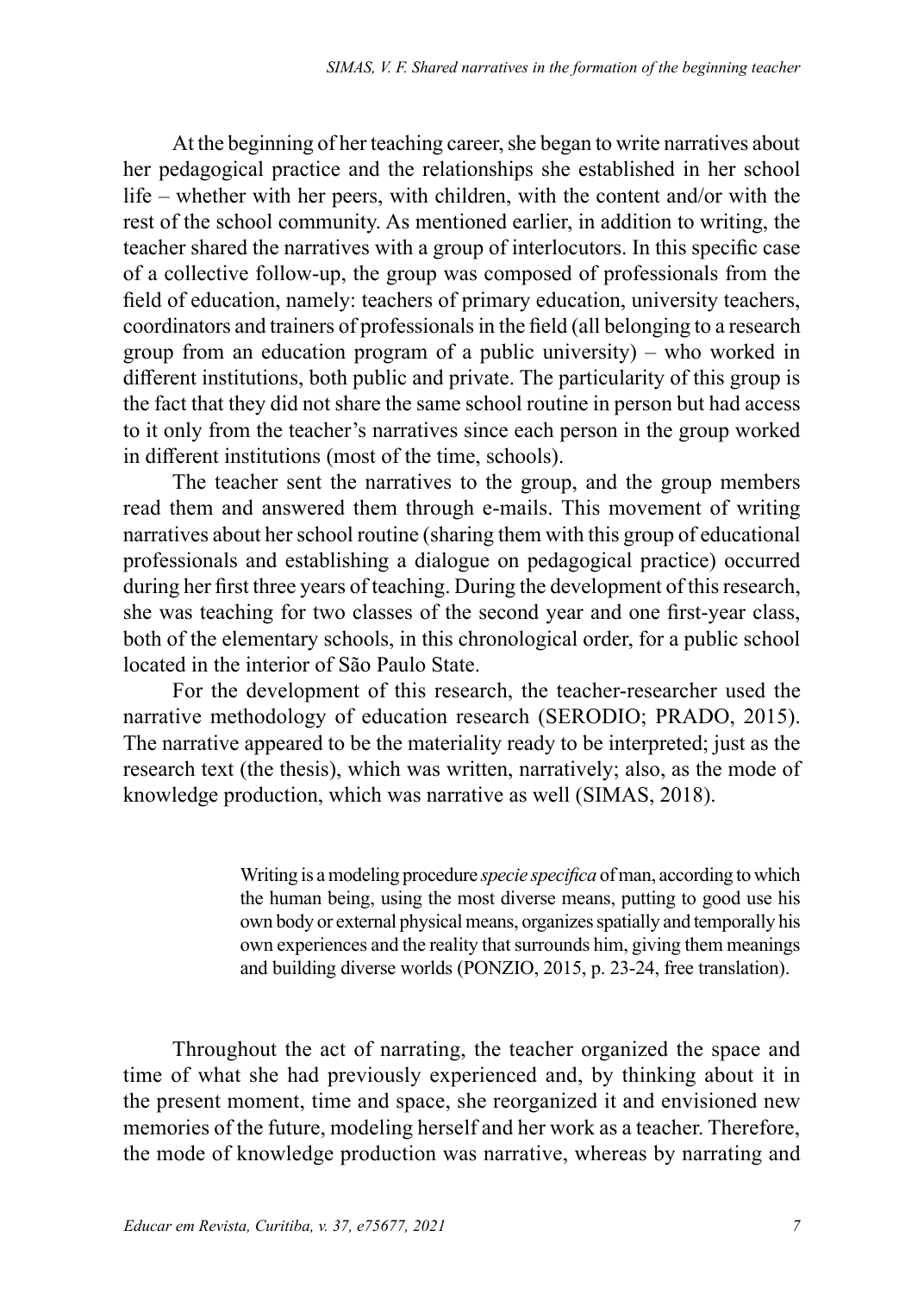researching all at once (while she was also seeking to be responsive to the other-self interaction), she was having surpluses of vision and was building new knowledge and understandings.

This research has an auto/hetero/biographical character<sup>7</sup> (SIMAS, 2018) – if we look for the etymology of the term 'hetero', we find that it is a term of composition that brings the idea of another, of different. It refers to the nonsimilar, to the diverse –, precisely because the narratives of the other teachers amplified the research, whether they were part of the group of interlocutors, the children or her peers. All these voices appeared in the narrative of the teacherresearcher, sometimes because she brought her interpretation of the narratives of others in her text, sometimes because she wrote aiming for responding to them in the meantime. It is not about what happened inside, "but *at the border* between [your] consciousness and the consciousness of the other, *at the threshold* (...) each inner experience is at the border, they meet one another, and in this tense encounter lies all of its essence" (BAKHTIN, 2010a, p. 341, emphasis in italics by the author, free translation).

Although the research in question encompasses several aspects of the beginning of teaching topic, in this paper, we aim to interpret the interlocutory processes that took place between the teacher-researcher and this group of interlocutors, through her shared narratives.

### **Shared narratives in the beginning of the teaching career**

What are the indexes of exchanges and indexes of the relationships of alterity, otherness, given in the language? According to Benveniste, the linguistic condition of every discourse is always given by a group of three people: me / you / him. There is always a self that enunciates and does so by addressing someone he designates as his interlocutor - the 'you'. He speaks to this you about someone or something, that is, about 'him'. Even when I speak of myself, I am an object of my own speech and this object, like any other object, is in the place of a 'he' (AMORIM, 2004, p. 97-98, with emphasis in italics by the author, free translation).

<sup>7</sup> Guilherme do Val Toledo Prado used the concept of auto / hetero / biographical in the discipline "Narratives and dialogues: meanings and subjectivities", taught by him together with Profa. Dr. Eliane Greice D. Nogueira, on the week of September 15-19, 2014, at the Faculty of Education - UNICAMP.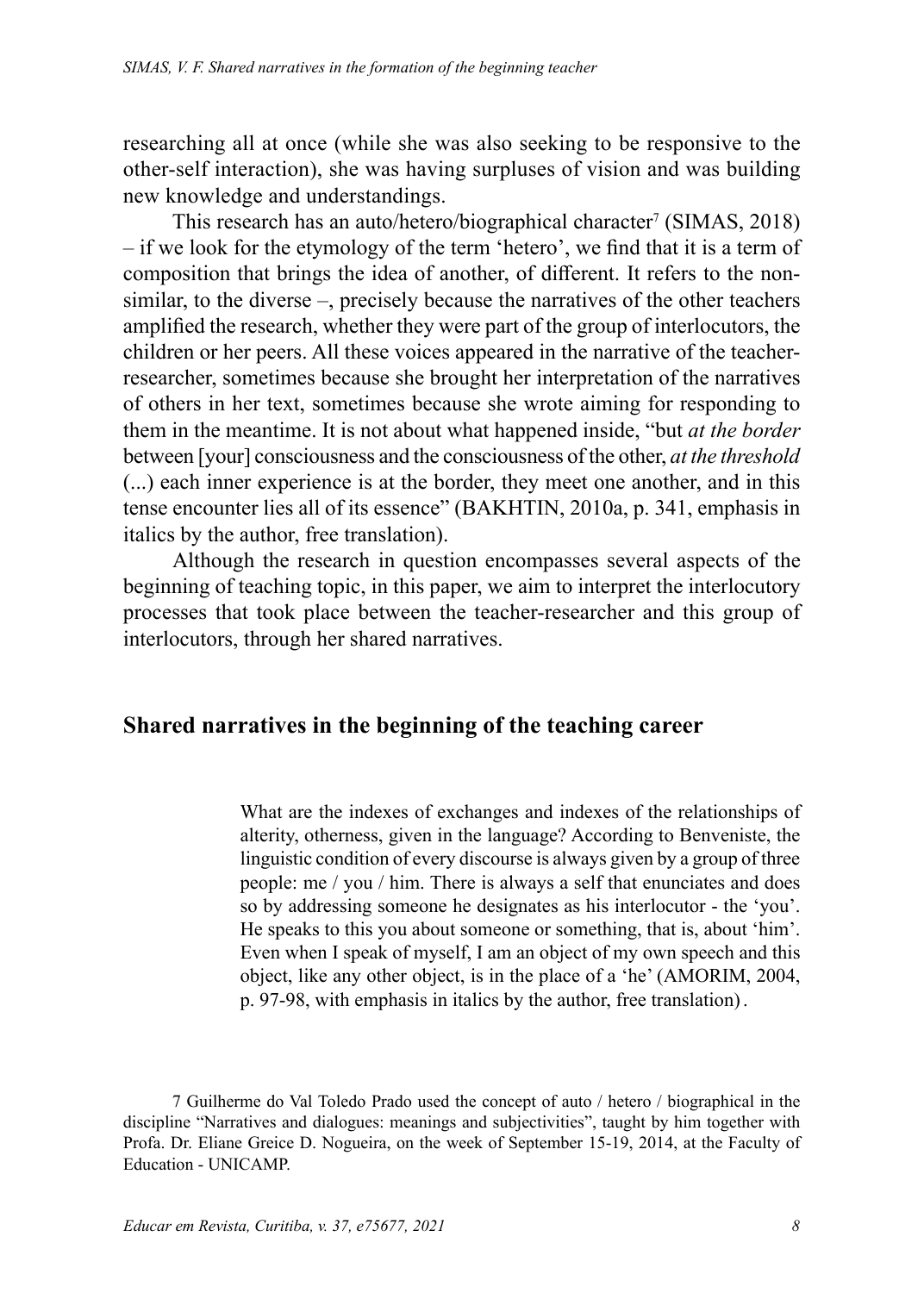As it is in every speech, in the teacher's narratives, there was an *I*, a *you,* and a *he (she)*. During the process of researching her pedagogical practice narratively and with her many others, the teacher put herself in the place of the self, you, and him concomitantly. The *self* was manifested as the narrator of the everyday events and as the narrator of the thesis; the *you* made itself present when she was in the position of the interlocutor – in the group of educational interlocutors and others who were speakers in their utterances (children and the school community); and the *him/her* become present when the teacher spoke of her pedagogical practice and about her relationships, through the narrative writing.

We consider the quote we brought from Amorim very important. It refers to the way linguistics deals with the presence of these three people  $(1^{st}, 2^{nd},$  and  $3<sup>rd</sup>$ ) in the discourse designations, to address the places that we place ourselves in the interlocutory process. However, when choosing to bring it to this paper, it is necessary to highlight that from a Bakhtinian perspective, in which we base this work, we do not speak "of" a he, but "with" a he. By bringing the voices of others in the full equality of value (BAKHTIN, 2015) within the narrative, we do not try to objectify them - although we are aware of objectifying their texts -, but rather we try to answer them, as we seek to speak "with" them and not about "them". In these movements of being *you, him, and me* simultaneously, it is still important to say that even when the subject is in a 'you' position (when one is a listener) he is not in a passive position. Every understanding of the statement is actively responsive, "it is pregnant with an answer, and in this or that form it generates it obligatorily: the listener becomes a speaker" (BAKHTIN, 2010a, p. 271).

The teacher asked not only herself (about how she became a teacher at that time), but she also asked others. As she shared her questions, her interpretations of everyday events, and of the relationships she was building, she received answers that, in turn, required an active understanding. These responses (here we chose to dwell on the responses of the group of interlocutors) showed her aspects of herself, of her relationships, and of the narrated events that she had not noticed before the interlocutions with the group. The statements of the other, in response to hers, showed her a surplus of vision (BAKHTIN, 2010a) that she had of her as a teacher and of what she narrated.

Next, we will present the movement that occurred in these interlocutions, through excerpts from narratives written by the teacher-researcher and the responses of another teacher who participated in the group. We will start with an answer from this teacher who is part of the group of interlocutors, to whom we will refer by her initials, M.F.: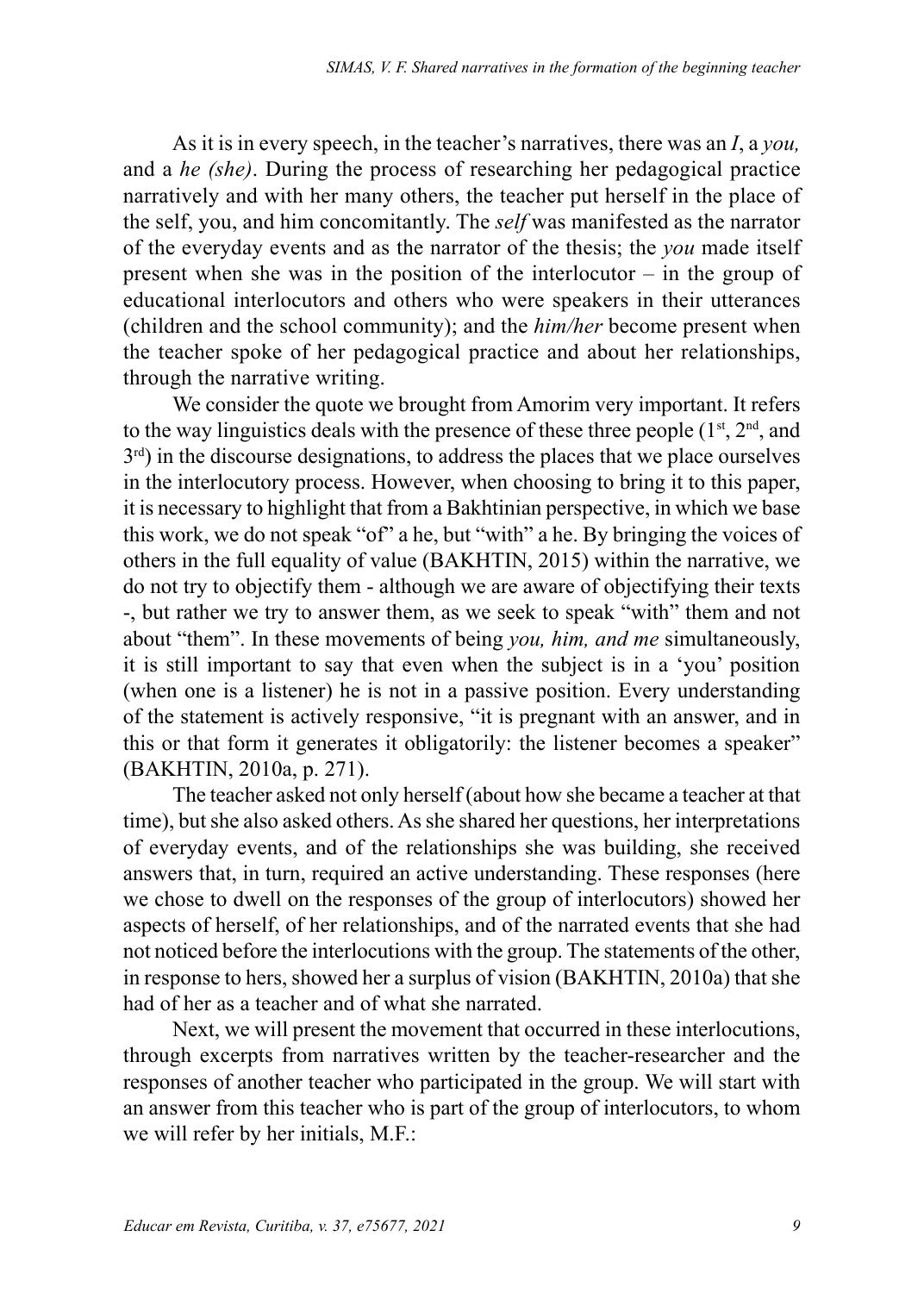They are tiny little beings and the possibilities are great! It is always good to talk a lot with them ... this way we will understand, little by little, some logics that at first sight are inconceivable! (...) **There is a demand for attention that we often do not realize in the "one-to-many" dynamic, it is necessary to dig spaces and organize the "one-to-one" ... one at a time .. in some moments ...** It is really difficult. But your sensitivity<sup>8</sup> will teach us a lot, you will see! (email from M.F.).

In the email from M.F., we highlighted in bold the excerpts in which she mentions the need to act as a teacher not only when responding to the demand that comes from the collective of children, but also when responding to the needs of each of the children one by one. Guided by the principle of work shared by M.F., the beginning teacher starts to question herself concerning the work she was doing.

> I am so afraid of failing them [the kids], I believe that many things can change in two months, children can learn a lot during this time, but I do not know how to enable spaces for the individual learning of each of them, **M.F. had told us about the need to work/be one-to-one**. How do you organize the room for this purpose if no one listens to me in there? (...) I realize they do not have the autonomy to work alone while I am helping someone. **How will I be there for each one of them? I have no idea! So I also have no idea how I will achieve my goals and enhance learning for all of them...** Thursday I left with the feeling that I had failed, I failed them and, worse, I left without knowing how to reverse it, **not knowing how to be there for each one of them** in that environment where they all scream for my attention every minute! (Excerpt from the narrative "About a Bad Day").

In the beginning teacher's narrative, we can see that the principle (shared by MF and revealed in the highlighted parts of the narrative) of being there for each child, acting in response to each one, was something she started to pursue, causing her to question herself concerning her practice. The teacher-researcher perceived, understood, and evaluated the utterance of others in the context of

<sup>8</sup> M.F writes this email in response to the narratives of two beginning teachers: the teacher to whom we refer in this research and one of her colleagues, who was also at the beginning of teaching and was part of the group of interlocutors.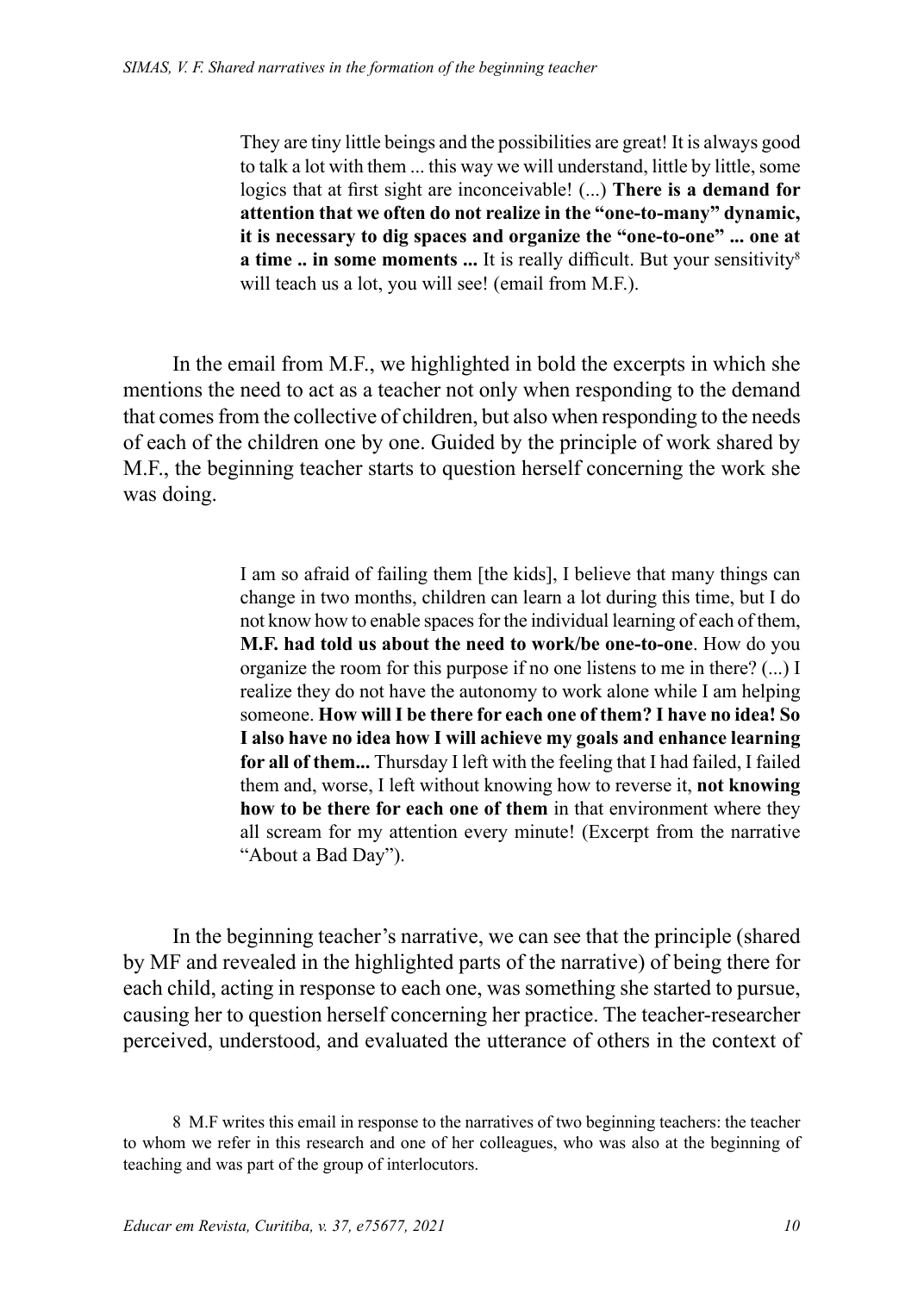her experience produced in her expression (VOLÓCHINOV, 2017) towards the children, towards the interlocutors, and towards herself as a beginning teacher. These movements of perceiving, understanding, and evaluating the speech of Professor M.F., started to guide actively many moments of the speech of the beginning teacher. After all, after the moment of empathy (BAKHTIN, 2010b), in which the teacher-researcher received the statement from her colleague, she turned to herself differently, reflecting upon her work from another principle, the one that MF revealed as important to him. The exchange of texts between these two teachers made it possible an expansion to those understandings about being a teacher.

The following narratives show that the beginning teacher, instigated by this dialogue, actively responds to M.F. and the children, by taking into account not only the group but also each of the children in their singularities, when planning the class. Some themes start to appear in the teacher's narratives, such as the alternatives of working based on the needs of each child individually, what to propose for the group as a whole, and the creation of proper space and time in which the children can help each other. They are highlighted in bold in the narratives below:

> All right, I got there scared to death of what could happen that day. This is what happened: **they did the activities with enthusiasm. I had turned an interpretation activity into a game and they all listened and participated. They took several cards from the Portuguese binder**<sup>9</sup>  **with grate relish.** We went down to play and all of them played together and without fights, as we saw a wonderful rainbow at the end of the day (Excerpt from the narrative "But what if one day I cannot return to the place where I wanted to be?"). Yesterday, during the production of texts, I did not have to walk around the room calling them out. **I sat next to Caio**<sup>10</sup> **and then on Jefferson's side and helped them. The Lion Gang continued to create the text about what it would be like to be a robot. The ones who have difficulty with writing – who do not have a hypothesis of alphabetical writing – they received help from other peers and managed to do it.** Mariah, a student who intervened with others, helped Mario in his production in such an unbelievable way,

9 The Portuguese binder is a folder in which a teacher compiled a series of work proposals on the Portuguese language. Each child, in agreement with the teacher, chose in this file which of the proposals best met their needs. "One of the advantages of using these binders is that they allow children to progress at their own pace and, if necessary, they can skip some steps to move forward" (FREINET, 2001, p. 81, free translation).

10 The childrens' names are fictitious.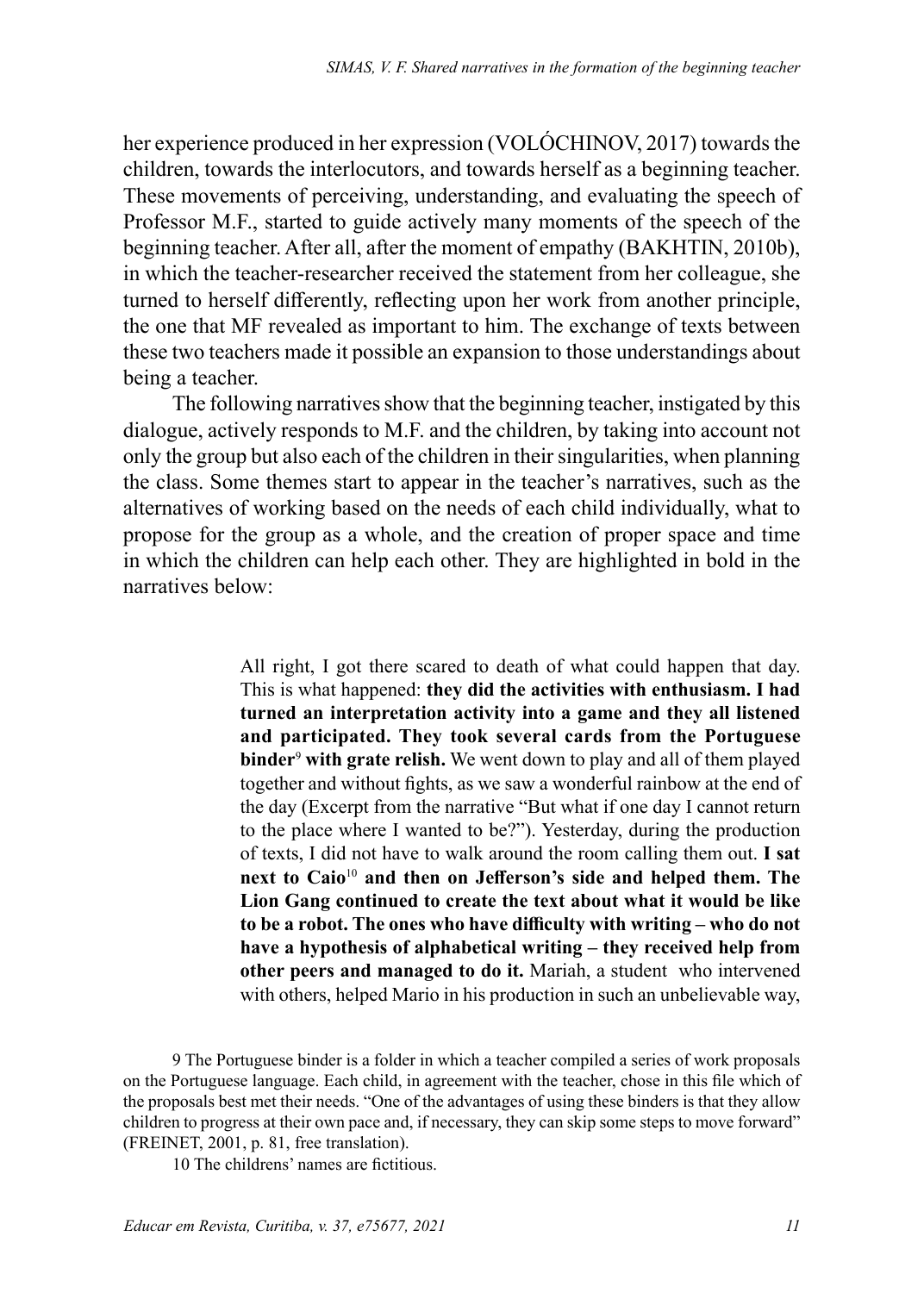allowing him to think for himself and giving him conditions to write. At the end of this intervention, she told me: 'I'm learning to be a teacher by watching you (Excerpt from the narrative "You need to look closely).

The meeting of words between M.F. and the beginning teacher also constitute the organization of a pedagogical work, which had as a principle the importance of a work carried out not only with the collective of the class but also one that responded to the needs of each child individually. The actions narrated by the teacher were induced not only by teacher M.F. but mainly by each child in the class.

Instigated by the statement made by her colleague from the group of interlocutors, the teacher-researcher starts a movement, by expressing herself narratively, as we observed in the first part of the narrative "About a bad day". By responding to herself and the M.F., from the present time, she starts to relate in a whole other way to past events, space, and time, questioning her actions. The excerpts from the narratives "But what if one day I am unable to return to the place where I wanted to be" and "It is necessary to look carefully" reveal that these new understandings about the past enabled the teacher to reorganize her practice, proposing others ways of being and doing with children. We can see that each idea is internally dialogical "and it is open to the inspiration of others; in any case, it is not simply focused on its object, but it is accompanied by an eternal attention to another man" (BAKHTIN, 2015, p. 36, free translation).

In response to another narrative, M.F. writes again to the teacher, reiterating the principle he had previously shared:

> I am sitting here doubting a little this idea that you just "got used". I am not saying that this risk does not exist! But I read your text, paying attention to a lot of things that you said, such as you managed to organize in you routine with the children **(proofreading, using the book of life, correspondence, etc.).** Thinking about the organization of the work (taken into account the principles that govern these practices in the dialogue with the handouts, with everything they bring together, because the handout activities are the least of the problems, right? No, it is a damn thing ...) **Planning the routine considering the needs of each one is another big job** and one that perhaps, now, feeling more confident ( but not at all "more accustomed") you can venture with greater agility, with a better view of the moments and the possibilities of dealing with them ... (e-mail from MF).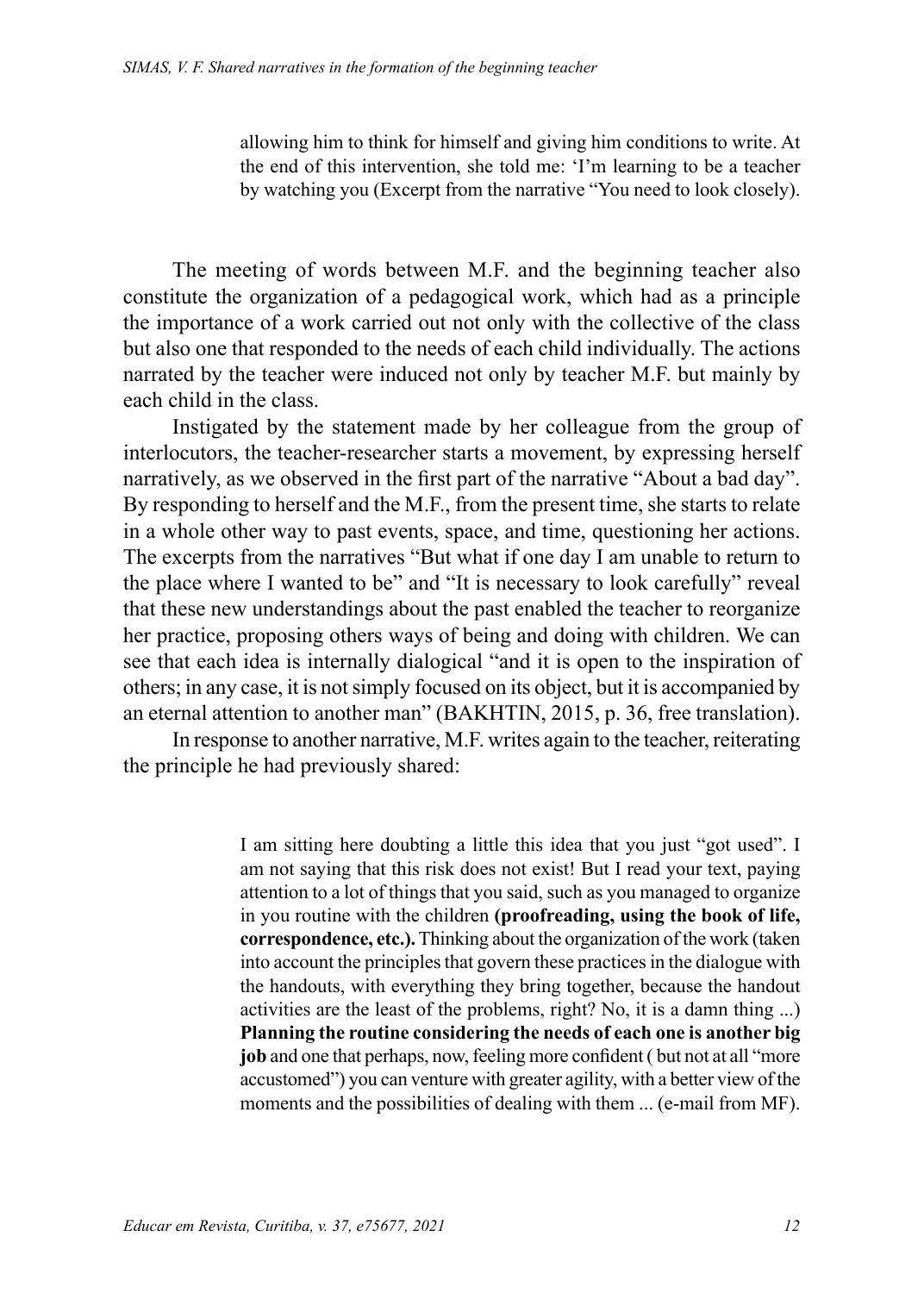We can see from this interlocution that between the words of the other and the words of the one who interprets it there was a relationship of non-indifference (BAKHTIN, 2010b), "a relationship of inevitable internal interaction" (PONZIO, 2010, p. 38, free translation). Thereby, M.F. was non-indifferent to the teacher when she allowed herself a surplus of vision: she unveiled the moments when the beginning teacher showed that she had not gotten used to the school routine (as shown in the first highlight of the section). M.F. also showed that she often ends up running over the events in her narratives, making it difficult for herself to perceive the unrepeatable singularities that occur in school life. Thereafter, M.F. wrote this email in response to the excerpt from the following narrative:

> Today I realized that I got used to it and the worst of all is that I thought I hadn't. To get used to what? To the dynamics of the school? To what they do inside? To everything that they believe in or to what is right or wrong? (...) Now I realize that, from the moment I stopped being moved by each of my actions or by the actions of others, I ceased to be concerned with the scars that my actions in the school could leave in the relationships I had established or intermediated (...) I thought that when I found the loopholes that allowed me to do a job that was different from the one demanded by the school network – such as the work with the handouts and the content that is found there  $-1$  was acting in a different way from the what I really despise in the school. But by allowing students to exchange correspondences with children from another school, by providing moments of production and revision of authorial texts, by developing a project with them on a topic they are interested in, by recording relevant events in our book of life and by seeking to listen to them carefully, I was actually camouflaging what was still missing in my class and I was forgetting the things I did not agree with in the school environment (Excerpt from the narrative "Getting used to it: there also lies the danger").

Bakhtin, about to the works of Dostoevsky, says that in the dialogues of his works, "a man not only reveals himself externally but becomes, for the first time, what he is, we repeat, not only for others but also for ourselves" (BAKHTIN, 2015, p. 292-293, free translation). In the last excerpt of the narrative, the beginning teacher said she was used to the mechanical dynamics of the school routine, perhaps regretting not noticing the singularities of the events and relationships that occurred there, revealing herself and the group. However, by expressing this understanding of herself, she allowed others to interpret and respond to her actively. Thus, in his text, M.F., by contradicting her words, the words of others (VOLÓCHINOV, 2017), may have provided the teacher a new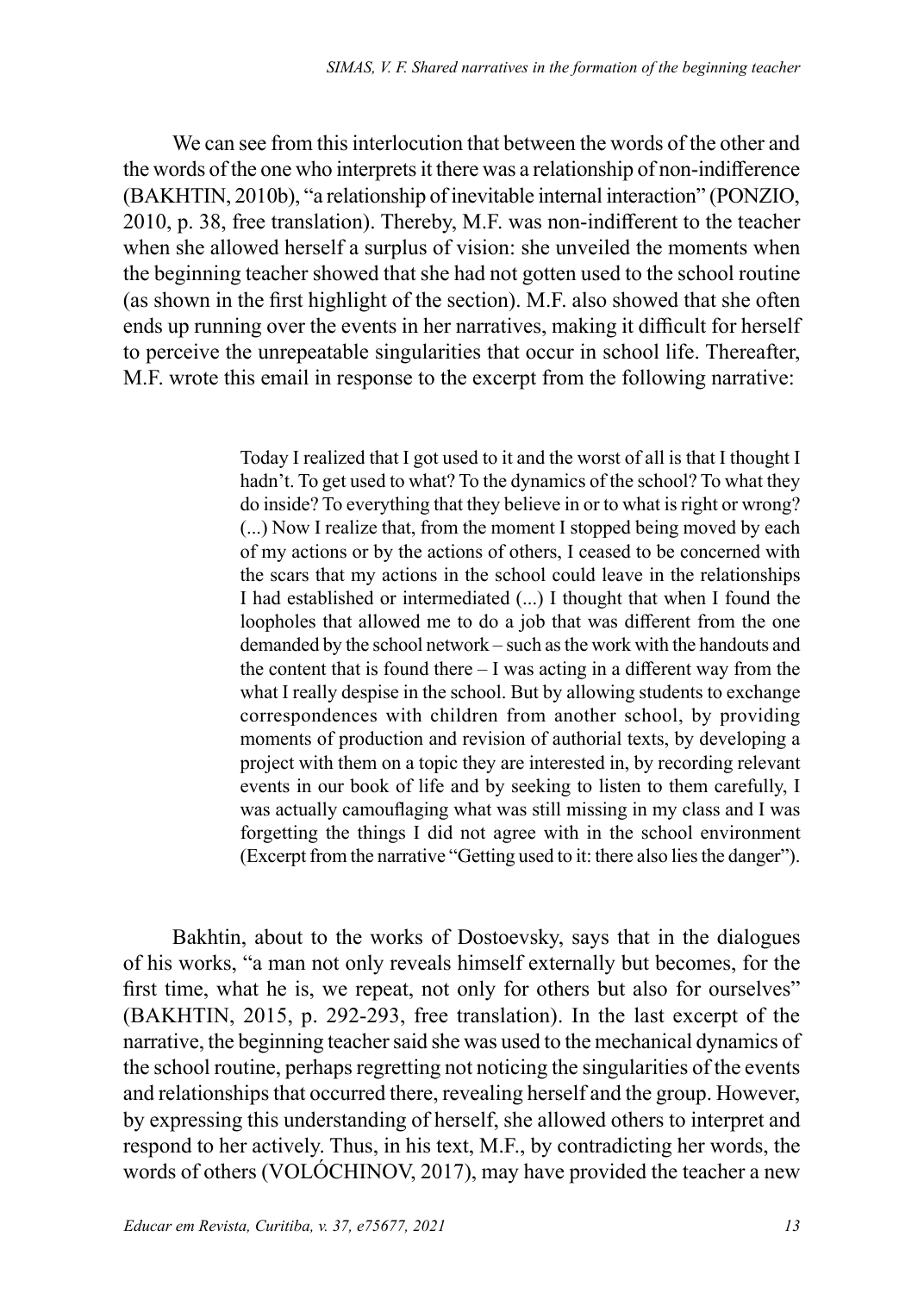understanding of herself. Moreover, we can state that M.F. understands actively and responsively – "any act of understanding is a response, i.e., it translates what is being understood into a new context from which a response can be made" (VOLÓCHINOV, 2017, p. 179) - the narrative of the beginning teacher. By sharing his understanding that maybe the beginning teacher might not have gotten used to it, but rather she had appropriated herself more of the teaching work, M.F. allows the teacher-researcher to see herself and her work in other ways.

The aforementioned excerpts from the interlocutions between the beginning teacher and M.F. show the way these movements of construction of the teaching knowledge happened, as well as the changes that occurred in the pedagogical practice of the beginning teacher, which came from this meeting of consciences. When occupying the places of *me, you,* and *her* simultaneously, in this interlocutory movement, the beginning teacher was oriented concerning the narratives of her others (the group of interlocutors, the children, the colleagues, and also herself, as another self).

#### **The meeting of consciences in the narrative expression**

Both writing narratives about her own practice/school routine and researching narratively are expressions that organized the experience of the teacher-researcher. "It is not the experience that organizes the expression, but the other way around, the expression organizes the experience. The expression is what first gives experience its form and specificity of direction" (VOLÓCHINOV, 2017, p. 204). Through the act of writing, the subject organizes, in a certain way, the complexity of what is internal to him, his thoughts and, in this movement, when enunciating them he optimizes them, in this research, is made by the materialized narrative. When narrating, one produces a place to envision the lived events, giving them the first form and defining a direction for the social situation (the search for becoming a teacher with many others). This narrative, when reaching the other, "is subjectified in the act of responsive understanding to generate, sooner or later, a counter-statement" (VOLÓCHINOV, 2017, p. 140).

In the narrative movement, the beginning teacher sought to understand what happened in the school routine, and, based on this understanding, she reorganized, rethought, and redesigned her practice, guided by the very act of narrating. The narrative movement to build other understandings for past values, time, and space and, from them, to build memories of the future, was only possible because the others allowed several surpluses for the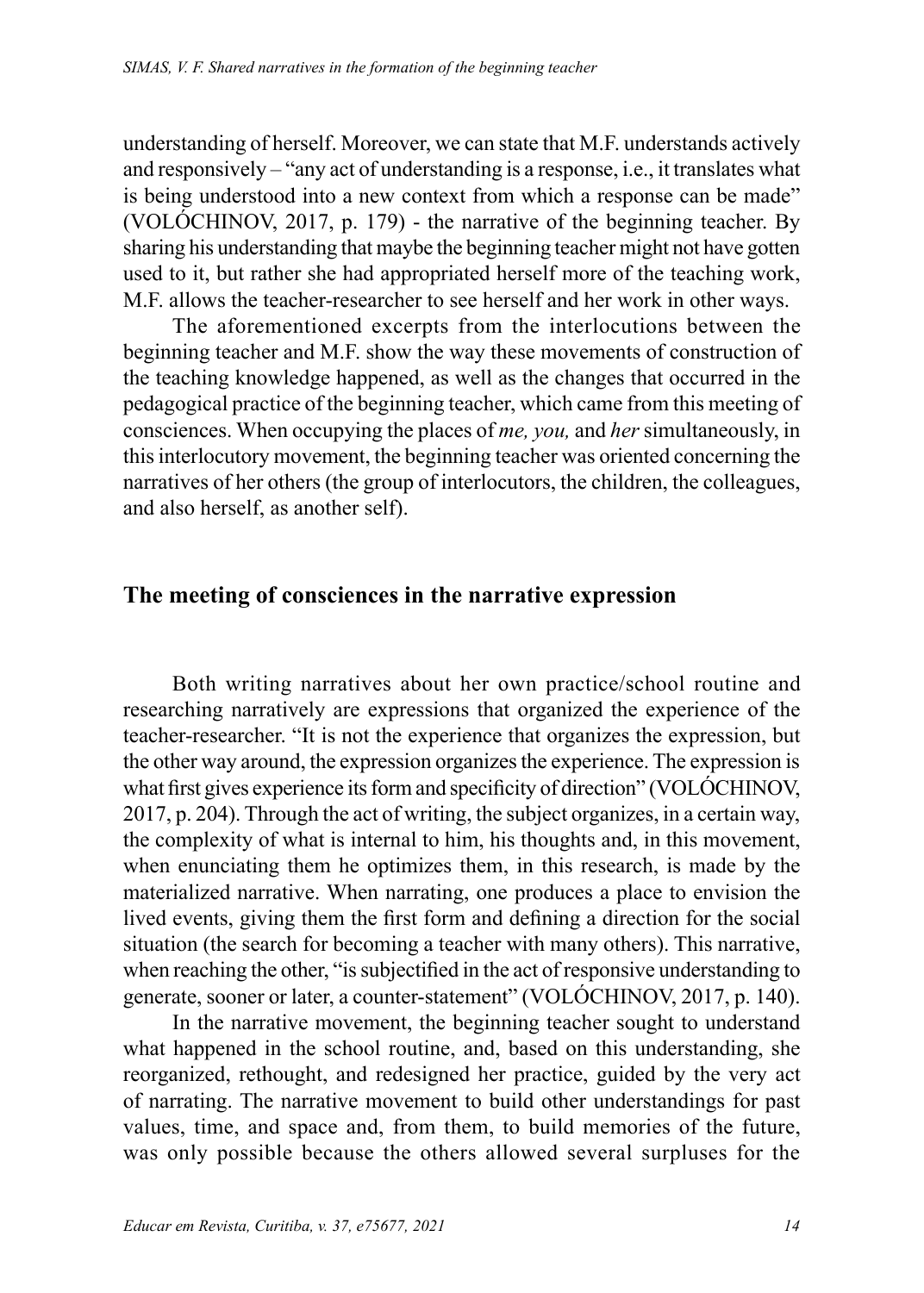teacher-researcher. Therefore, the movements that occurred during the beginning of her teaching, were possible because they were not lonely, thus causing an individualist work position unfeasible (BOLÍVAR; BOLÍVAR-RUANO, 2016). The acts of narrating and researching her practice occurred in the interaction with her close interlocutors who, by understanding responsively (BAKHTIN, 2010a) the teacher's statements, wrote to her also enabling a reply. This was what happened in constant conversations, whether they were with the children, with the group of interlocutors, or with her peers.

Let us recall Volóchinov (2017), who states that the more organized and diverse the collectivity, the greater the complexity of the inner world of the self. When the experience is not about us, but the self, it tends to self-elimination, since it loses its ideological modeling and, consequently, its degree of consciousness. After all, only when "it passes through all the stages of social objectification and enters into the power system of science, art, ethics, or law, it [the consciousness] becomes a real force" (VOLÓCHINOV, 2017, p. 212).

Through the narratives that the teacher wrote at the beginning of her teaching career and through the possible dialogue that arises from the act of sharing them, her conscience was becoming a real force. Through the dialogue with many other consciences, the teacher transformed herself, her work, her others, and her pedagogical practice in school life. If the relationship between the collectivity (VOLÓCHINOV, 2017) and the consciousness is directly proportional, the more organized and diversified will be the interlocutions the teacher establishes, the more awareness about her practice is possible. Thus, the narrative was not only the component that enabled the teacher to have this space and time for reflection but also the link that enabled her dialogue with the group of interlocutors.

Throughout this movement of reflecting upon herself, the teacher was increasingly incorporating the teaching knowledge that circulated among the participants of the interlocutory process. The narratives produced from the reflection stirred by the words of the interlocutors, that is, the ones that were written after the movement of sharing narratives and receiving the answers, had another degree of elaboration, reflection, and organization - they had another quality. This is because they were composed of more voices than the previous narratives (written only from school routine). They were composed by the voices of the subjects of the school (since the teacher wrote them from the interpretation that she got from the acts of the children and the people who made up the school community), by the teacher as another version of herself and, overall, by the interlocutors of the group. Through the comments she brought in her writings, the beginning teacher revealed that she had also actively understood the statements of the professionals of this group of interlocutors.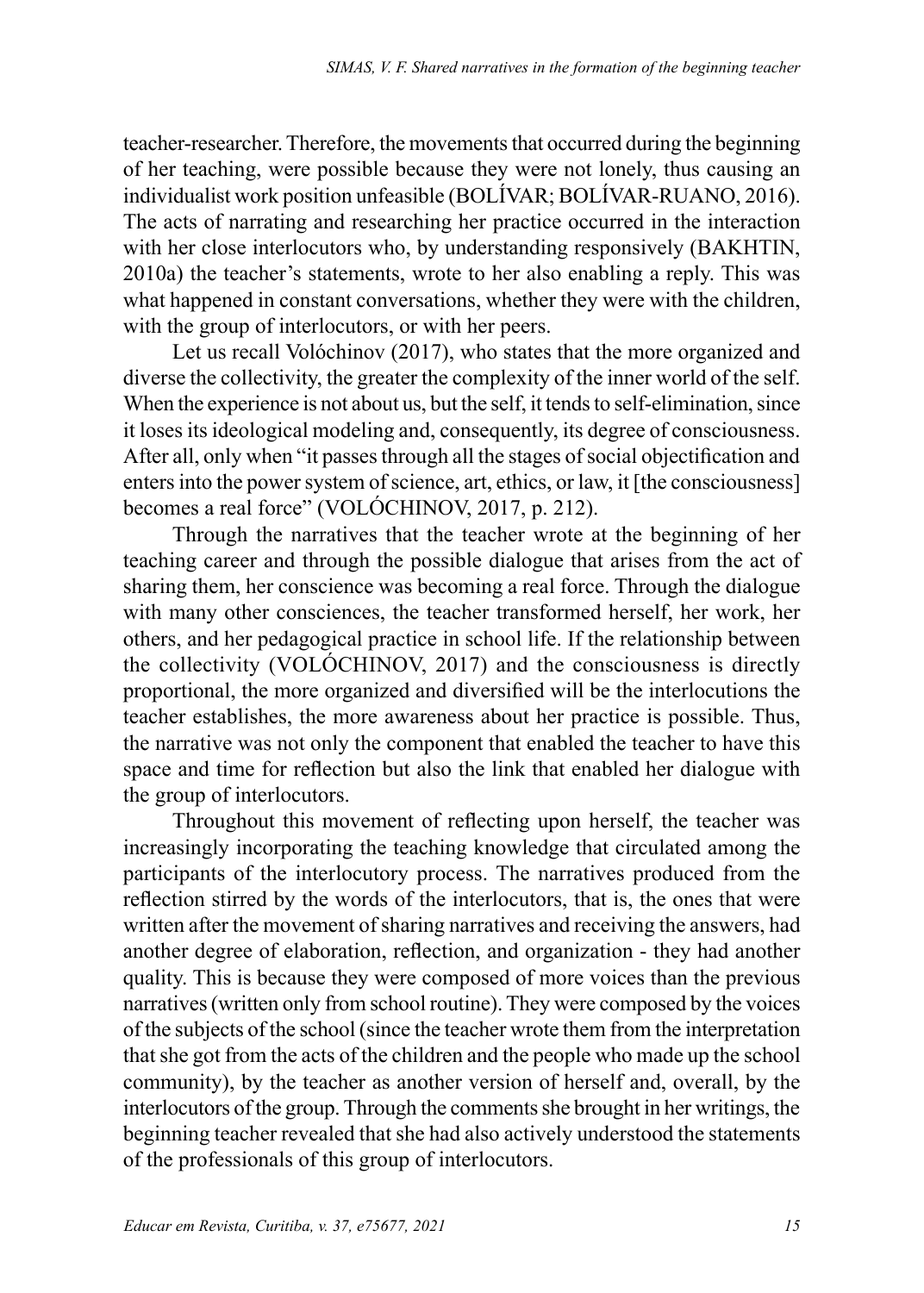The statement by Freire and Shor (2014), about the relationship between educator and student, also reveals what happened to the beginning teacher regarding the group of interlocutors. "The educator rebuilds his 'knowability' through the 'knowability' of students (FREIRE; SHOR, 2014, p. 161, free translation). Each time the teacher received an answer from a professional in the group, she recreated her ability to know the subjects of her educational work. When they shared the knowledge and narratives of everyday school events, their pedagogical practices in their relationship with children were changed qualitatively (BOLÍVAR; BOLÍVAR-RUANO, 2016).

Through access to the group's interpretations, the teacher increased her awareness of herself, of the relationships, and her daily work. When expanding these capacities of perceiving, understanding, and evaluating (BAKHTIN, 2010a), the unrepeatable singularities (BAKHTIN, 2010b) that happened in the school also guided her towards a more intensively pedagogical practice of the beginning teacher. The singularities experienced were perceived and observed from other spaces and times by the beginning teacher and also by many other consciences, which allowed her to have a surplus of vision (BAKHTIN, 2010a) of herself and about the work she performed. Therefore, the past events were now being assimilated in a different way from what they had been previously been. As we have already mentioned, these other ways of assimilating the past value, time, and space (BAKHTIN, 2018), from the narratives, led the teacher to reorganize her work based on the unrepeatable she noticed: the needs of the collective of children and each of them.

As in the researches that address mentoring (MARCELO, 2009; SMIT; DU TOIT, 2016) and learning communities (HARGREAVES; FULLAN, 2014; NEVE; DEVOS, 2016), here we also defend the need for collective work in the continued training of teaching in the early stages of their careers.

In this paper, however, we discuss the need for collective work in the continuing education of beginning teachers linked to the acts of narrating and sharing these narratives. This is because we perceive the power of the narrative expression (1)—when organizing the experience, assimilating the value, time and space of what had already happened, of a present time and space (in which the narrator is), allowing the narrator to perceive surpluses of himself and of what he experienced. The sharing of narratives (2) with others is also a movement that allows for surpluses of vision and knowledge.

We believe that understanding someone's utterance is the same as orienting yourself towards it. When orienting themselves concerning the narratives, the members of the group expressed their thoughts on the teacher and her work. Whether they are the surpluses enabled by the place that the teacher-researcher placed herself when narrating (1), or the ones set off because the group of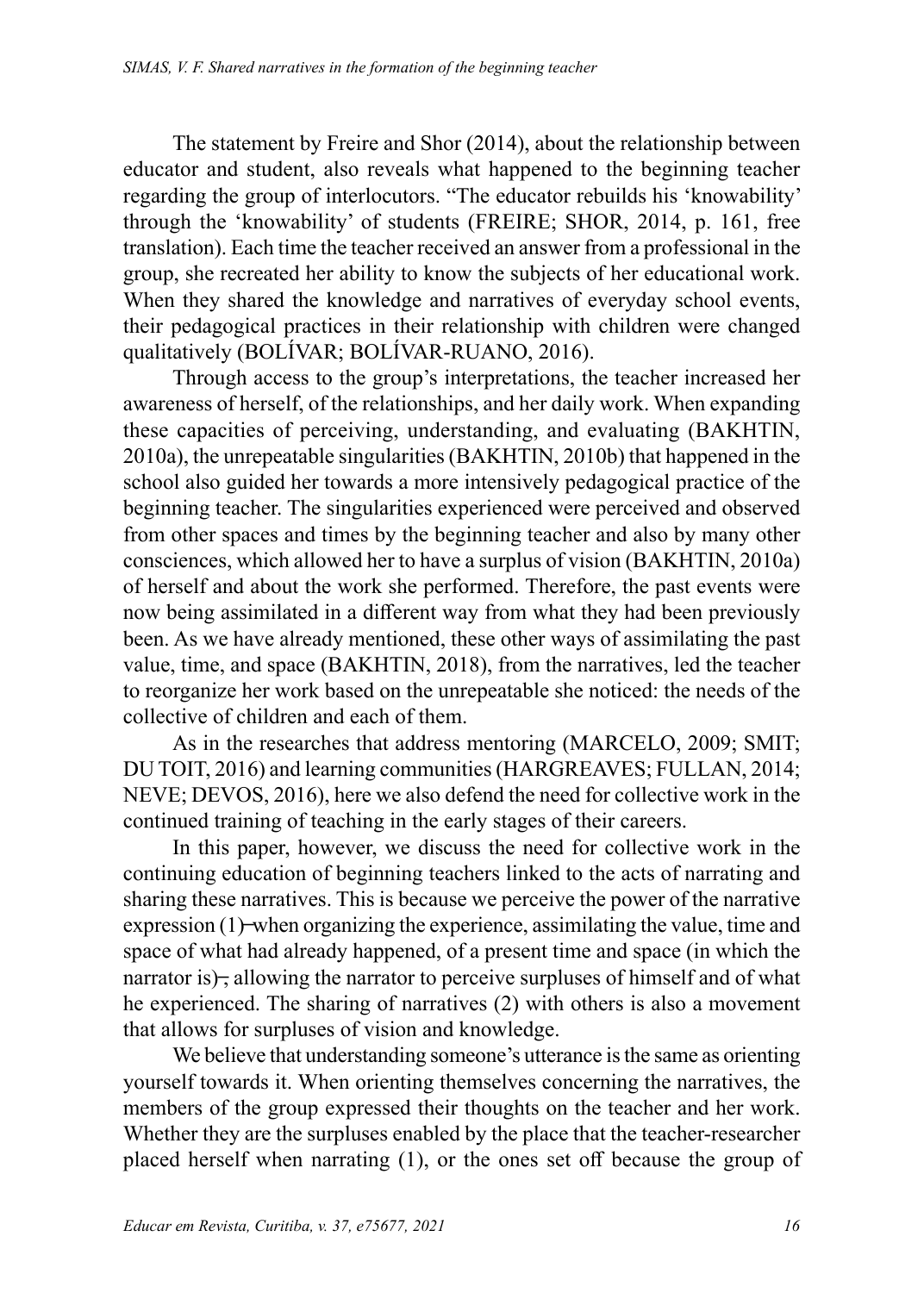interlocutors allowed her to answer the narratives (2), these surpluses made her non-indifferent (BAKHTIN, 2010b) to the relations she was building at school. Besides, by being non-indifferent, she was taking the next step towards a response that comprised each one of her others.

### **REFERENCES**

AMORIM, Marília. *O pesquisador e seu outro – Bakhtin nas ciências humanas.* São Paulo: Musa, 2004.

BAKHTIN, Mikhail. *Estética da criação verbal.* São Paulo: WMF Martins Fontes, 2010a*.*

BAKHTIN, Mikhail. *Para uma filosofia do ato responsável.* São Carlos: Pedro & João Editores, 2010b*.*

BAKHTIN, Mikhail. *Problemas da poética de Dostoiévski.* 5. ed. Rio de Janeiro: Forense Universitária, 2015.

BAKHTIN, Mikhail. *Teoria do romance II:* as formas do tempo e do cronotopo. Tradução de Paulo Bezerra. São Paulo: Editora 34, 2018.

BOLIVAR, Antonio; BOLIVAR-RUANO, Rosel. Individualismo y comunidad profesional en los establecimientos escolares en España: limitaciones y posibilidades. *Educar em Revista*, Curitiba, n. 62, p. 181-198, dic. 2016. Avaliable on: [http://www.scielo.br/scielo.](http://www.scielo.br/scielo.php?script=sci_arttext&pid=S0104-40602016000400181&lng=es&nrm=iso) [php?script=sci\\_arttext&pid=S0104-40602016000400181&lng=es&nrm=iso](http://www.scielo.br/scielo.php?script=sci_arttext&pid=S0104-40602016000400181&lng=es&nrm=iso). Access on: Nov. 14, 2019.

BRZOSKA, Thom *et al*. *Mentor Teacher Handbook.* Portland, OR:Northwest Regional Educational Laboratory, 1987.

CUNHA, Renata Barrichelo; PRADO, Guilherme do Val Toledo. Sobre o (Re) Conhecimento da Pesquisa do Professor: prosa e poesia. *In*: CUNHA, Renata Barrichelo; PRADO, Guilherme do Val Toledo (org.). *Percursos de Autoria:* exercícios de pesquisa*.*  Campinas, SP: Editora Alínea, 2007. p. 47-70.

DICKEL, Adriana. Que sentido há em se falar em professor-pesquisador no contexto atual? Contribuições para o debate. GERALDI, Corinta Maria Grisolia, FIORENTINI, Dario; PEREIRA, Elisabete Monteiro de Aguiar (org.). *Cartografias do trabalho docente*. Professor(a)-pesquisador(a). Campinas: Mercado de Letras/ALB, 2007. p. 33-71.

FREINET, Célestin. *Para uma escola do povo*: guia prático para a organização material. São Paulo: Martins Fontes, 2001.

FREIRE, Paulo. *Pedagogia do oprimido.* Rio de Janeiro: Paz e Terra, 2005.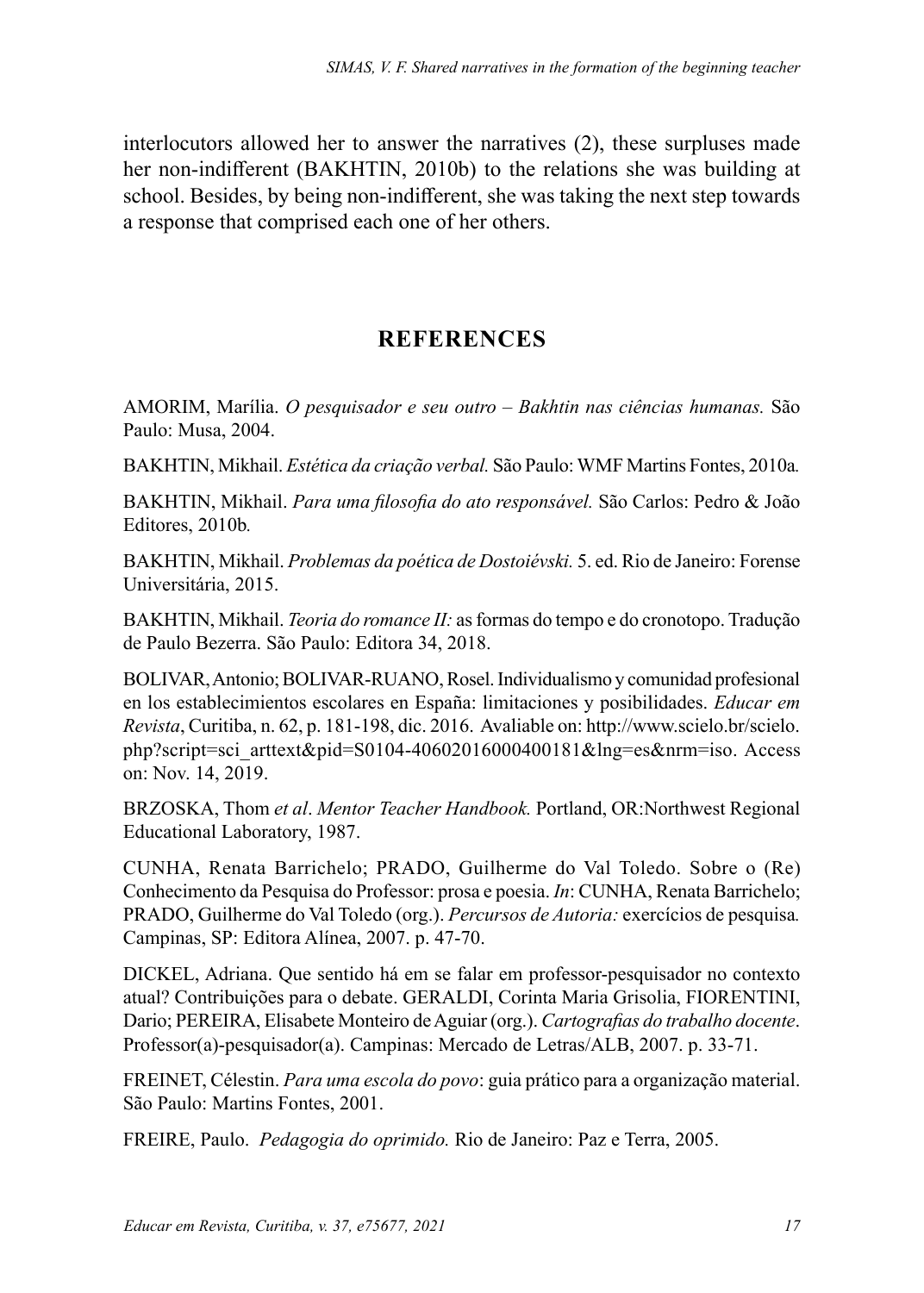FREIRE, Paulo; SHOR, Ira. *Miedo y osadía:* la cotidianidad del docente que se arriesga a practicar una pedagogía transformadora. Buenos Aires, AR: Siglo XXI Editores Argentina, 2014.

HARGREAVES, Andy. *Profesorado, cultura y postmodernidad*. Madrid: Morata, 1996.

HARGREAVES, Andy; FULLAN, Michael. *Capital profesional*. Madrid: Morata, 2014.

HUBERMAN, Michael. O ciclo de vida profissional dos professores. *In*: Nóvoa, António (ed.). *Vidas de professores.* Porto: Porto Editora, 2007. p. 31-61.

INGERSOLL, Richard; SMITH, Thomas. The wrong solution to the teacher shortage. *Educational Leadership*, [*s.l.*], v. 60, n. 8, 2003. p. 30-33.

MARCELO, Carlos. Empezar con buen pie: inserción a la enseñanza para profesores principiantes. *Olhar de Professor,* Ponta Grossa, n. 33, p. 27-38, 2007.

MARCELO, Carlos. Políticas de inserción a la docencia: de eslabón perdido a puente para el desarrollo profesional docente. *In*: Marcelo, Carlos (ed.). *El profesorado iniciante –* inserción a la docencia. Barcelona: OCTAEDRO, 2009. p. 07-58.

NEVES, Debbie; DEVOS, Geert. How do professional learning communities aid and hamper professional learning of beginning teachers related to differentiated instruction? *Teachers and Teaching*, Belgium, v. 23, n. 3, p. 262-283, 2016.

PONZIO, Augusto. *Procurando uma palavra outra.* São Carlos: Pedro & João Editores, 2010.

PONZIO, Augusto. A escrita antes da fala e a escrita literária. Prolegômenos ao ensino da língua. *In*: PRADO, Guilherme do Val Toledo *et al*. (org.). *Metodologia narrativa de pesquisa em educação:* uma perspectiva bakhtiniana*.* São Carlos: Pedro & João Editores, 2015. p. 23-35.

SERODIO, Liana Arrais; PRADO, Guilherme do Val Toledo. Metodologia narrativa de pesquisa em educação na perspectiva do gênero do discurso. *In*: PRADO, Guilherme do Val Toledo *et al*. (org.). *Metodologia narrativa de pesquisa em educação*: uma perspectiva bakhtiniana*.* São Carlos: Pedro & João Editores, 2015. p. 91-127.

SIMAS, Vanessa França. *A professora-pesquisadora-iniciante e seus outros*: caminhos partilhados na invenção de ser professora. Tese (Doutorado em educação) – Faculdade de Educação, Universidade Estadual de Campinas, Campinas, 2018.

SIMAS, Vanessa França; PRADO, Guilherme do Val Toledo; DOMINGO, Jesús. Dimensões de consciência possíveis na pesquisa e na escrita narrativa sobre si - uma perspectiva bakhtiniana. *Bakhtiniana, Rev. Estud. Discurso*, São Paulo, v. 13, n. 1, p. 113-131, abr. 2018. Available on: [http://www.scielo.br/scielo.php?script=sci\\_](http://www.scielo.br/scielo.php?script=sci_arttext&pid=S2176-45732018000100113&lng=pt&nrm=iso) [arttext&pid=S2176-45732018000100113&lng=pt&nrm=iso](http://www.scielo.br/scielo.php?script=sci_arttext&pid=S2176-45732018000100113&lng=pt&nrm=iso). Access on: July 12, 2020.